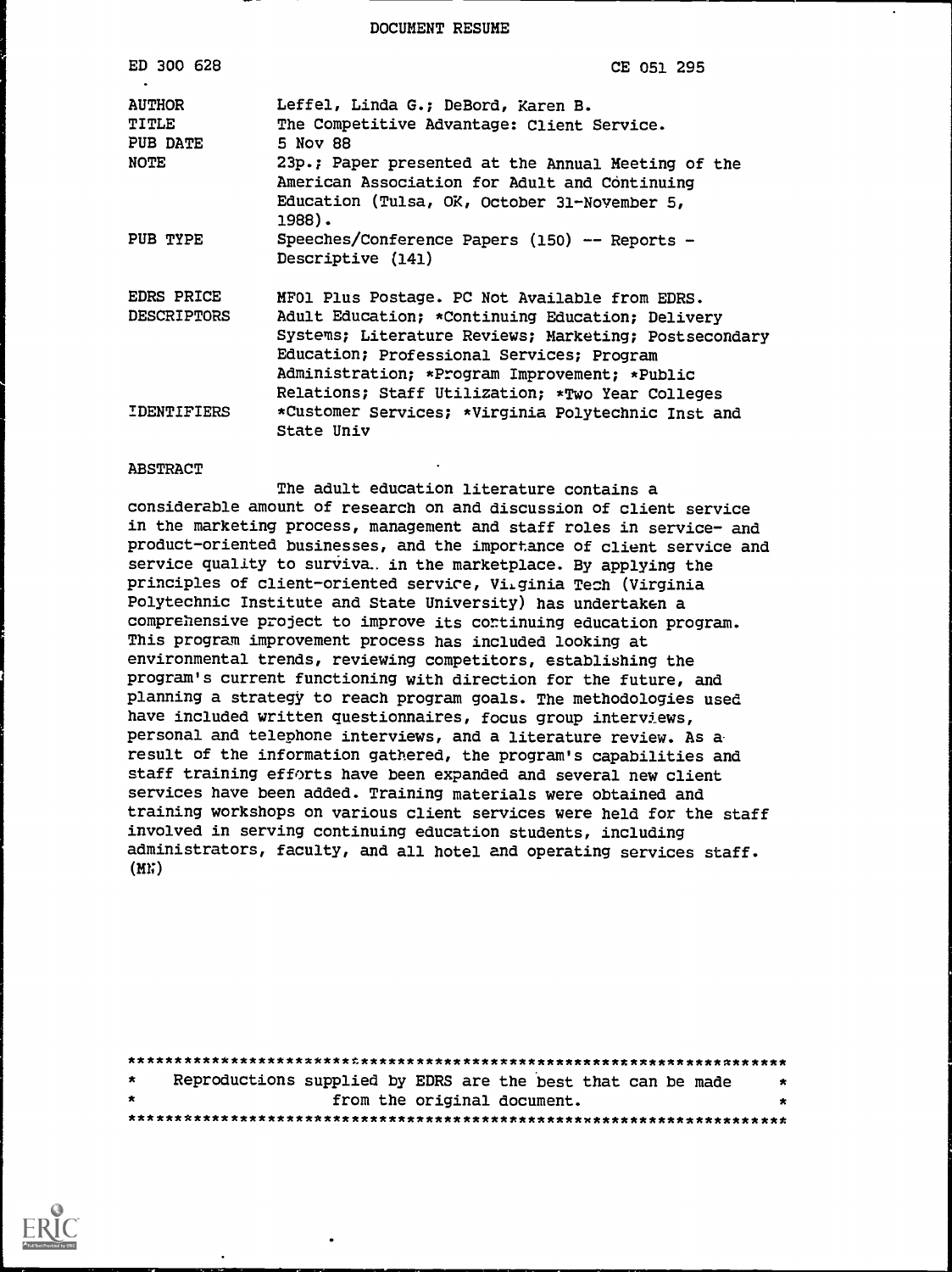$CCOST/295$ 

 $\frac{1}{1}$ 

### THE COMPETITIVE ADVANTAGE: CLIENT SERVICE

Presented for

American Association for Adult and Continuing Education National Conference Tulsa, Oklahoma

by

Linda G. Leffel Director of Program Development and Karen B. DeBord Program Development Specialist

Donaldson Brown Center for Continuing Education Virginia Polytechnic Institute and State University Blacksburg, Virginia 24061-0104

November 5, 1988

U.S. DEPARTMENT OF EDUCATION<br>Office of Educational Research and Improvement EDVCATIONAL RESOURCES INFORMATION<br>CENTER (ERIC)

This document has been reproduced as received from the person or organization originating it.

O Minor changes hay, been made to improve reproduction Quality.

Points of view or opinions stated in this docu-<br>ment ido inot inecessarily reprasent official<br>OERI position or policy.

"PERMISSION TO REPRODUCE THIS MATERIAL IN MICROFICHE ONLY HAS BEEN GRANTED BY

 $\frac{1}{\sqrt{N}}$  /  $\frac{1}{\sqrt{N}}$  ,  $\frac{1}{\sqrt{N}}$  ,  $\frac{1}{\sqrt{N}}$  ,  $\frac{1}{\sqrt{N}}$  ,  $\frac{1}{\sqrt{N}}$  ,  $\frac{1}{\sqrt{N}}$  ,  $\frac{1}{\sqrt{N}}$  ,  $\frac{1}{\sqrt{N}}$  ,  $\frac{1}{\sqrt{N}}$  ,  $\frac{1}{\sqrt{N}}$  ,  $\frac{1}{\sqrt{N}}$  ,  $\frac{1}{\sqrt{N}}$  ,  $\frac{1}{\sqrt{N}}$  ,  $\frac{1}{\sqrt{N}}$ SOURCES

TO THE EUVER INSORMATION CENTER (ERIC)."

 $2\overline{2}$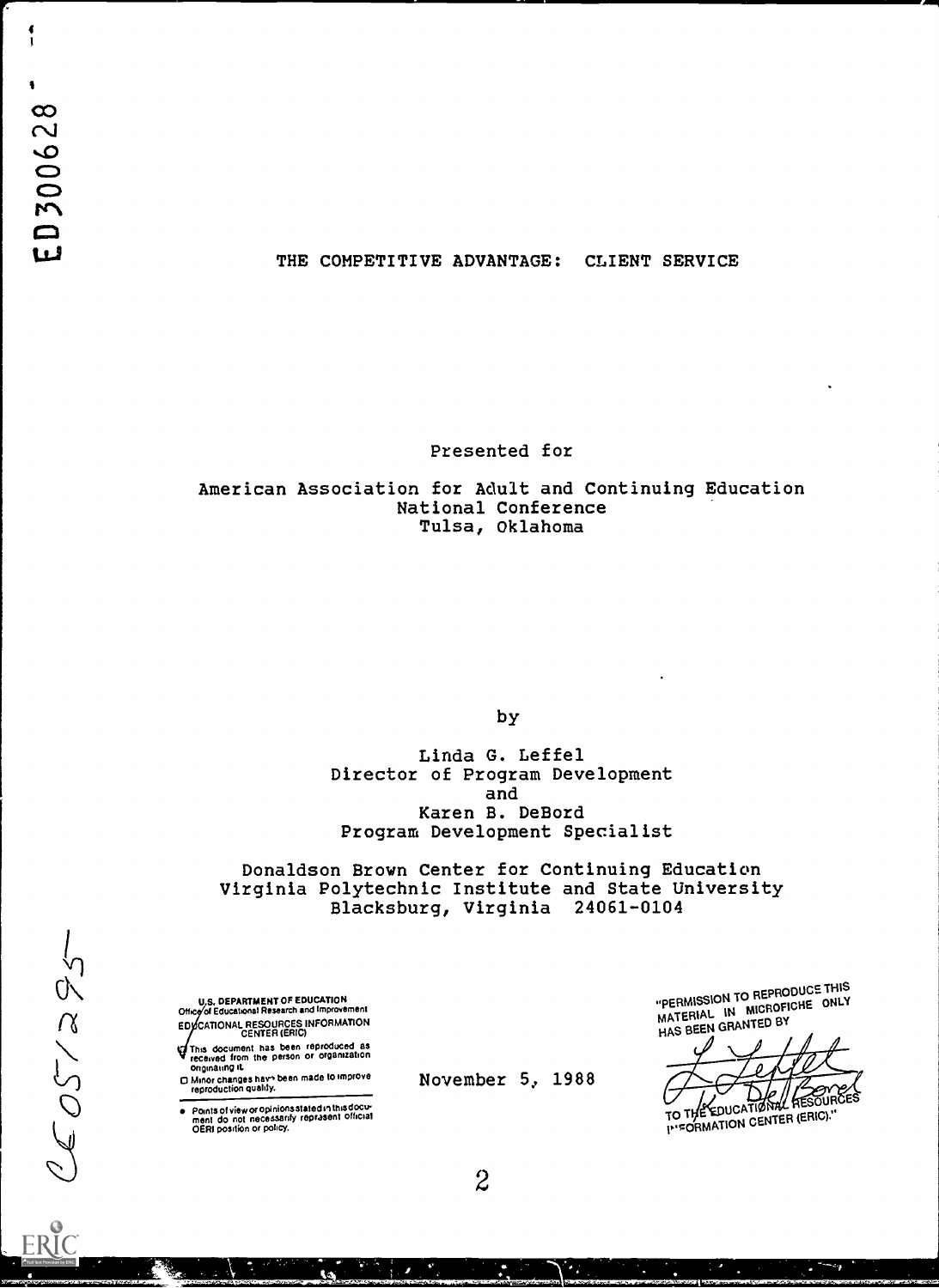The terms client service and service quality are becoming phrases which we frequently see in the literature and the newspapers. These phrases are used to denote goals toward which we should all strive regardless of our business orientationservice or product. In fact, we are told regardless of our organization, the achievement of client service and service quality are critical to survival in the marketplace. Although these goals are ones that in reality few people could dispute, what do they mean and how do you know you are achieving them?

The purpose of this paper is to answer those questions and to relate the answers to the field of continuing education. Specifically, this client service movement will be discussed in a framework of relevant literature along with how Virginia Tech's Continuing Education Program has used this information to strengthen its program and processes.

# The Concept--Client Service and Quality

Although separate definitions may be used, in reality client service and quality are the same. Quality is defined as meeting client expectations. These expectations in terms of minimum performance occur throughout a transaction process. Kotler (1972) introduced the transaction concept to service organizations, and it is widely accepted today. We exchange value for value received. Value received at minimum denotes that expectations were met. Albrecht and Zembe (1985) expanded on this concept noting that several significant events or contacts



1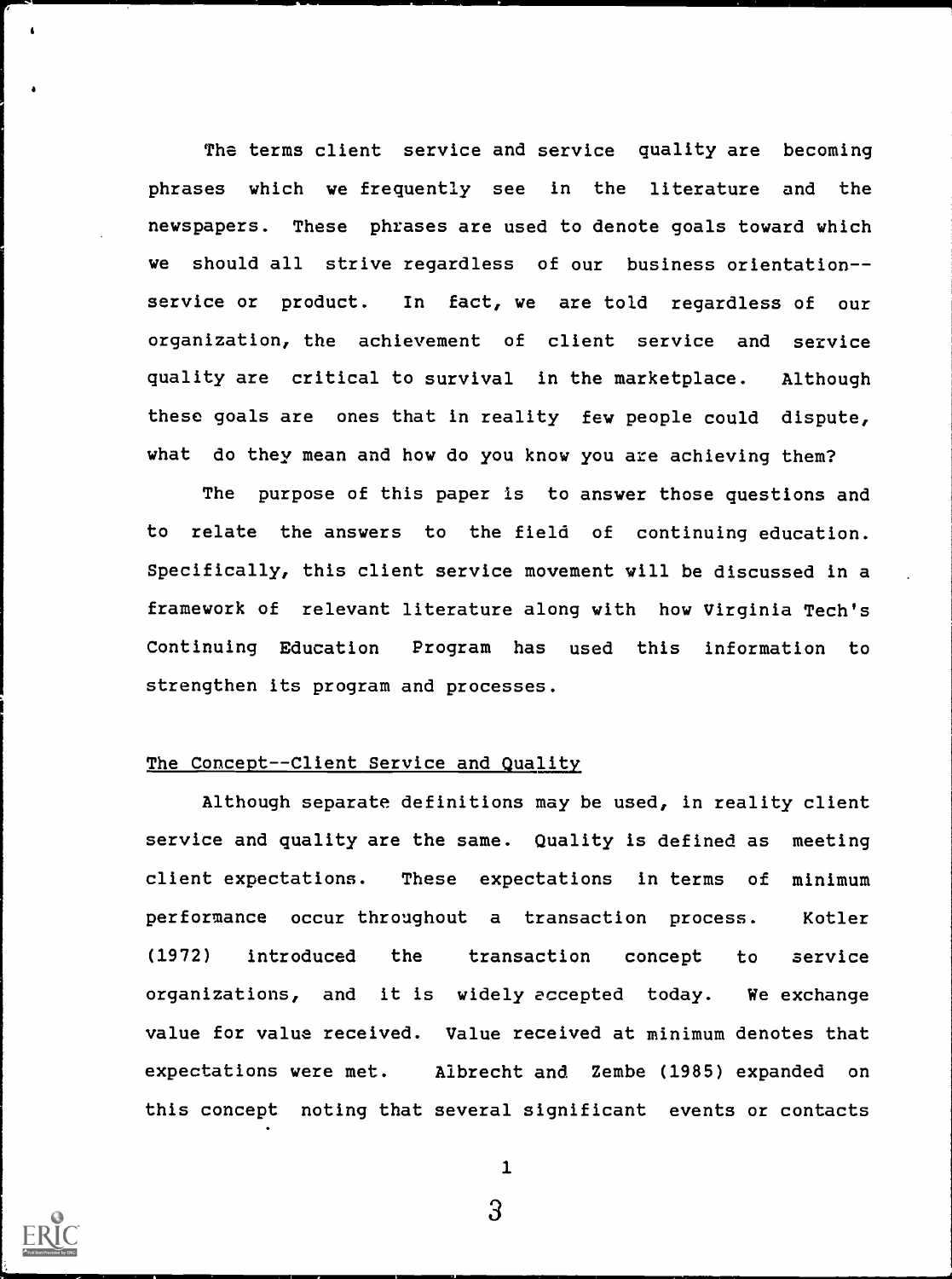occur with clients in a transaction. These contacts were termed " moments of truth" which occur in a cycle of service or transaction. These "moments of truth" identify many major opportunities where a client's expectations may or may not be met.

The client evaluates value received or expectations in terms of the totality of an experience within an organization. If all contacts with the organization proceed as expected, the client believes quality has been received. The client believes extra value has been received when service exceeds these minimum expectations Thus the term "value added" meaning expectations are exceeded.

Two major points eme\_ge from this discussion. First, quality cannot be defined without asking the client. Knowing clients in terms of their needs, attitudes, perceptions, values, and motivations is critical. Our orientation may not necessarily be the orientation of the client. Expectations cannot be met even at a minimum unless knowledge exists about what the expectations are. Second, clients come to organizations with their own expectations and use these expectations to make Judgments. To the degree that an organization participates with clients in setting realistic expectations and providing feedback on meeting these expectations, the greater probability of success will be experienced by the organization.

This concept has numerous direct implications in continuing education. We do sell a service/product--learning. The way we



 $\ddot{\phantom{a}}$ 

2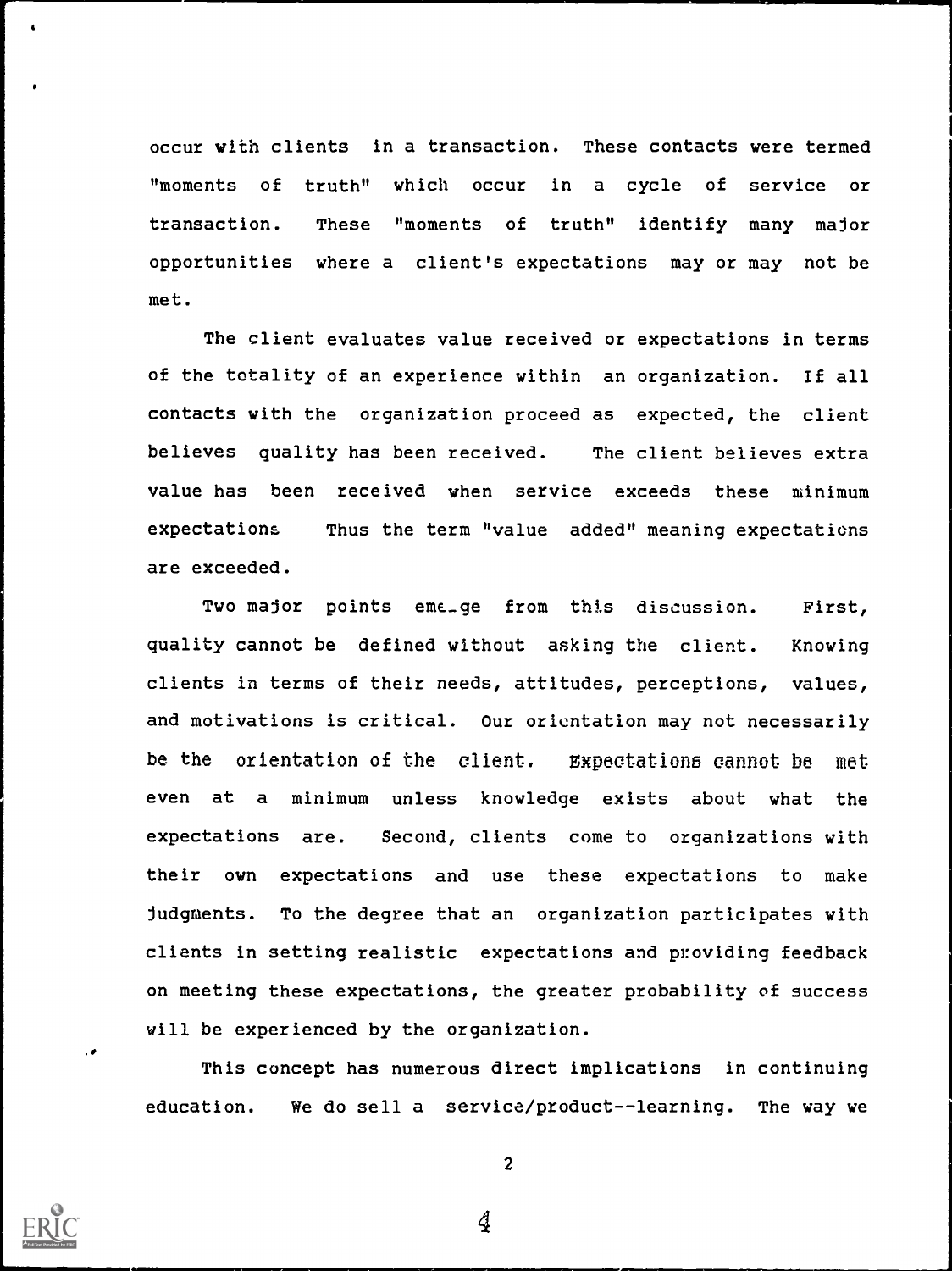promote and advertise a specific program or series of programs defines expectations. Each person who participates in a program is engaged as well in a larger transaction leading to program participation and is engaged in many "moments of truth." This larger transaction might include such activities as receiving the promotional brochure by mail and the way it was received, calling for more information, the registration process, receipt of registration and confirmation, receiving location directions, or receiving instructional materials, finding the way to the meeting room or receiving a name tag, receiving a list of all those participating, receiving notification of changes or program cancellation, receiving instruction, and the list could go on and on. The point being that while we are concentrating on the learning aspect of the experience a lot of other activities are taking place which may or may not be meeting the expectations of our clientele. It is entirely possible for someone to learn and at the same time say quality was missing. Again, quality is defined based on expectations relating to the totality of the experience. The entire continuing education unit is involved then in meeting expectations and providing additional value throughout the entire process which results in learning. As an organization, it is important to understand this process and to insure that clients expectations at minimum are met (quality is 2rovided). There is relevant literature which defines those things as a service organization with which we should be concerned--a framework for action for service quality.

3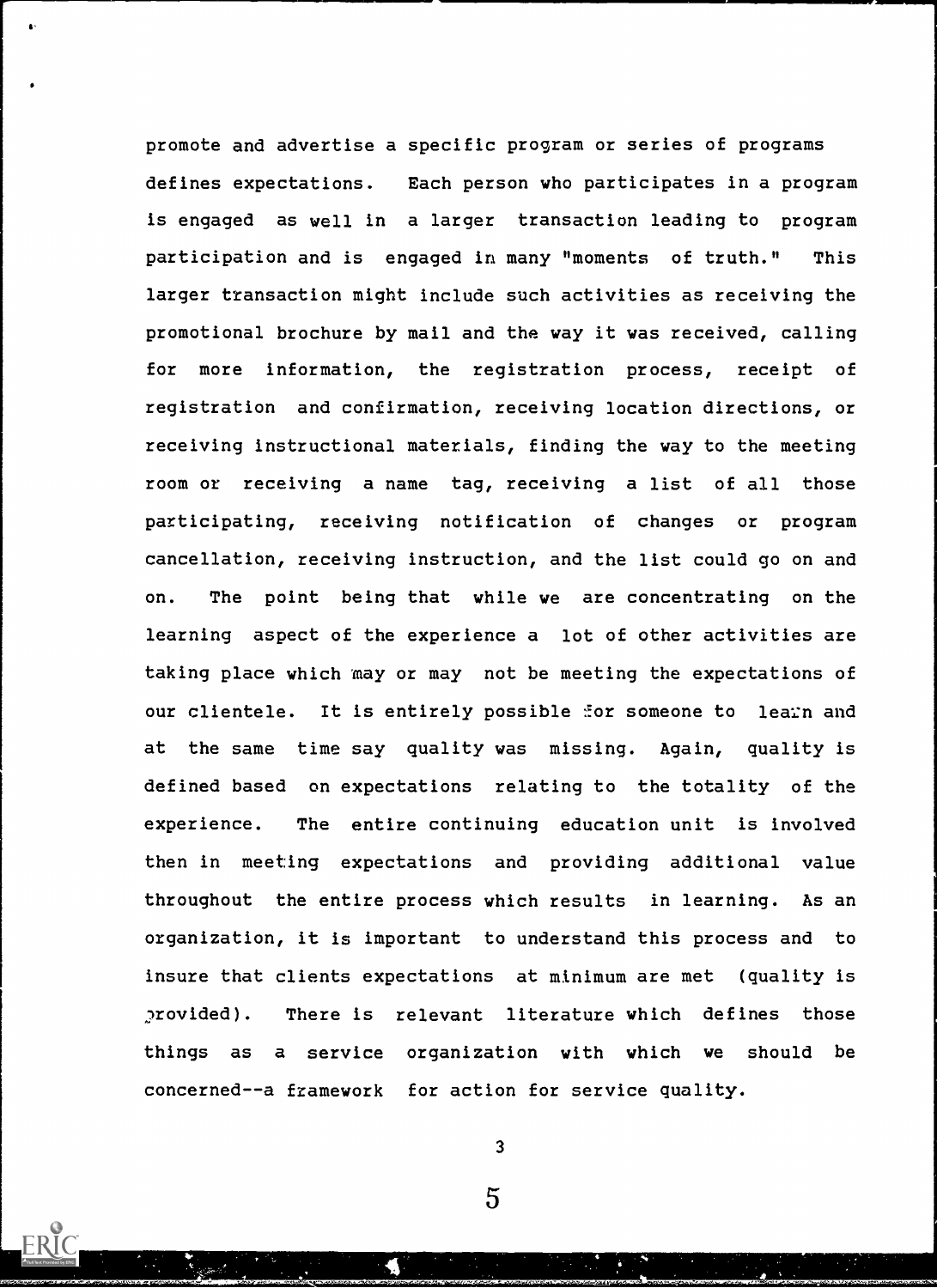## A Framework For Action

A considerable amount of research and literature exists in the area of client service. The literature describes client service in the marketing process, management's role, and the staff role. Some of the highlights of this research and literature are summarized briefly below.

- 1. Quality is distinguished in clients' minds and can be used for competitive advantage in the marketplace (Lovelock, 1987). Our clients are no different in what they seek and know than we are. We appreciate quality and will tend to be loyal to those who provide it. If quality is missing, a justifiable action is to look somewhere else to have our needs met. Client service can be a competitive advantage when a service package is built and delivered based on clients' expectations and needs.
- 2. The Forum Corporation (1938) recently completed a comprehensive research project on the topic. This project confirmed that clients who do not have their expectations met, will be susceptible to changing vendors (from our perspective educational institutions). In viewing quality and measuring expectations from the client perspective, five dimensions were identified. These dimensions were reliability (providing what was promised, dependably and accurately); assurance (knowledge and courtesy of



4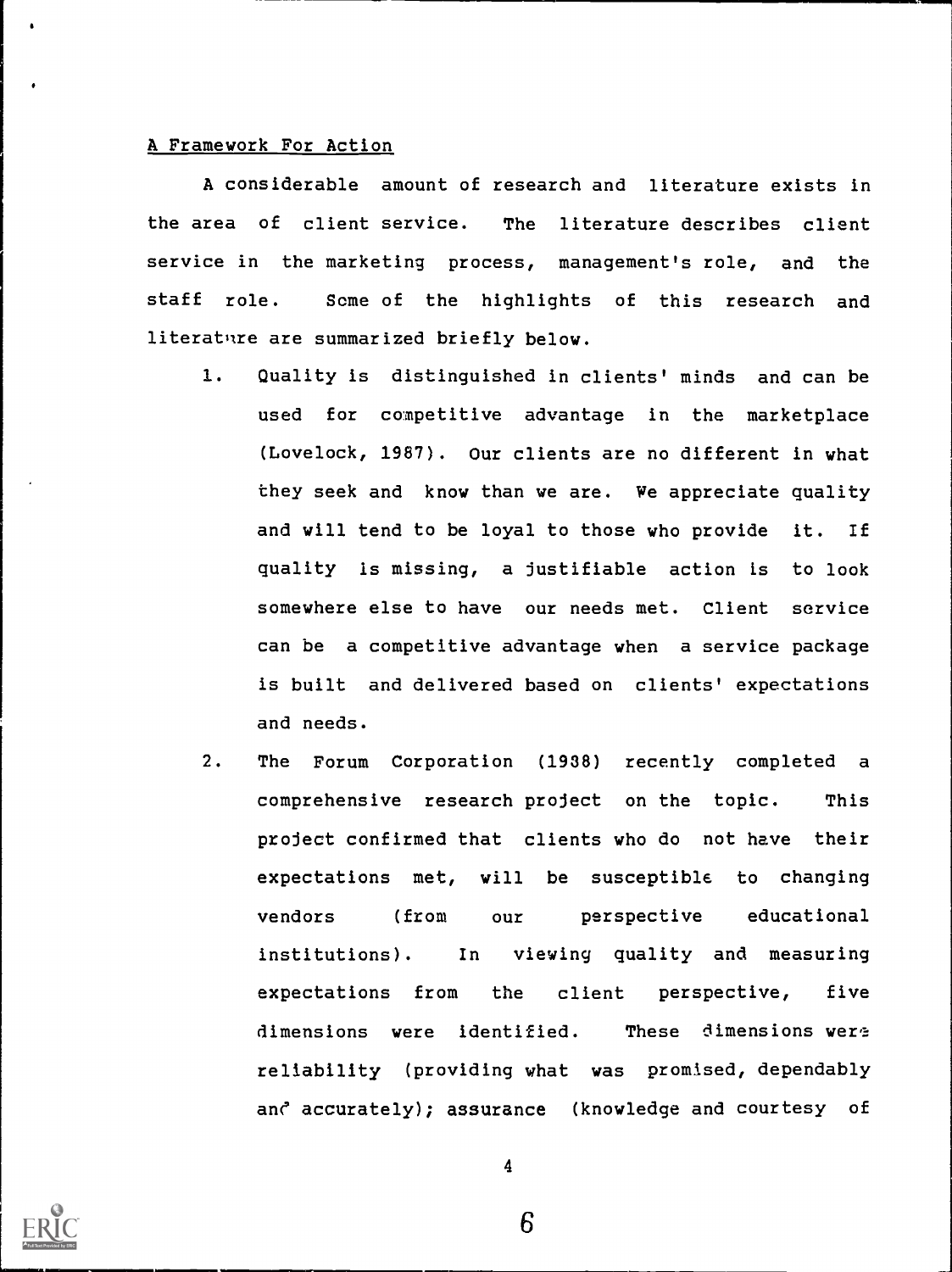employees); empathy (caring and individual attention); responsiveness (helping clients and providing prompt service); and tangibles (physical facilities and equipment along with appearance of personnel). It is interesting that clients value reliability the most followed by responsiveness and then assurance. When looking at these same dimensions, employees perceive responsiveness to be the most important followed by assurance. To employees, reliability is third in importance. What this says is the first and most important way to improve the perception of service quality is to concentrate on reliability. This may require some retraining with staff to insure that the totality of client expectations are understood. Staff must concentrate on insuring that those "moments of truth" which are critical to the client are identified and managed properly.

3. Lewis and Morris (1987) found that it does make a difference in how complaints are resolved. When complaints are resolved promptly, credibility is enhanced. The more crucial challenge, however, are our numerous clients who have negative reactions and do not share them. These individuals along with those who do not feel their complaints were resolved will tend to spread negative reactions by word of mouth.



5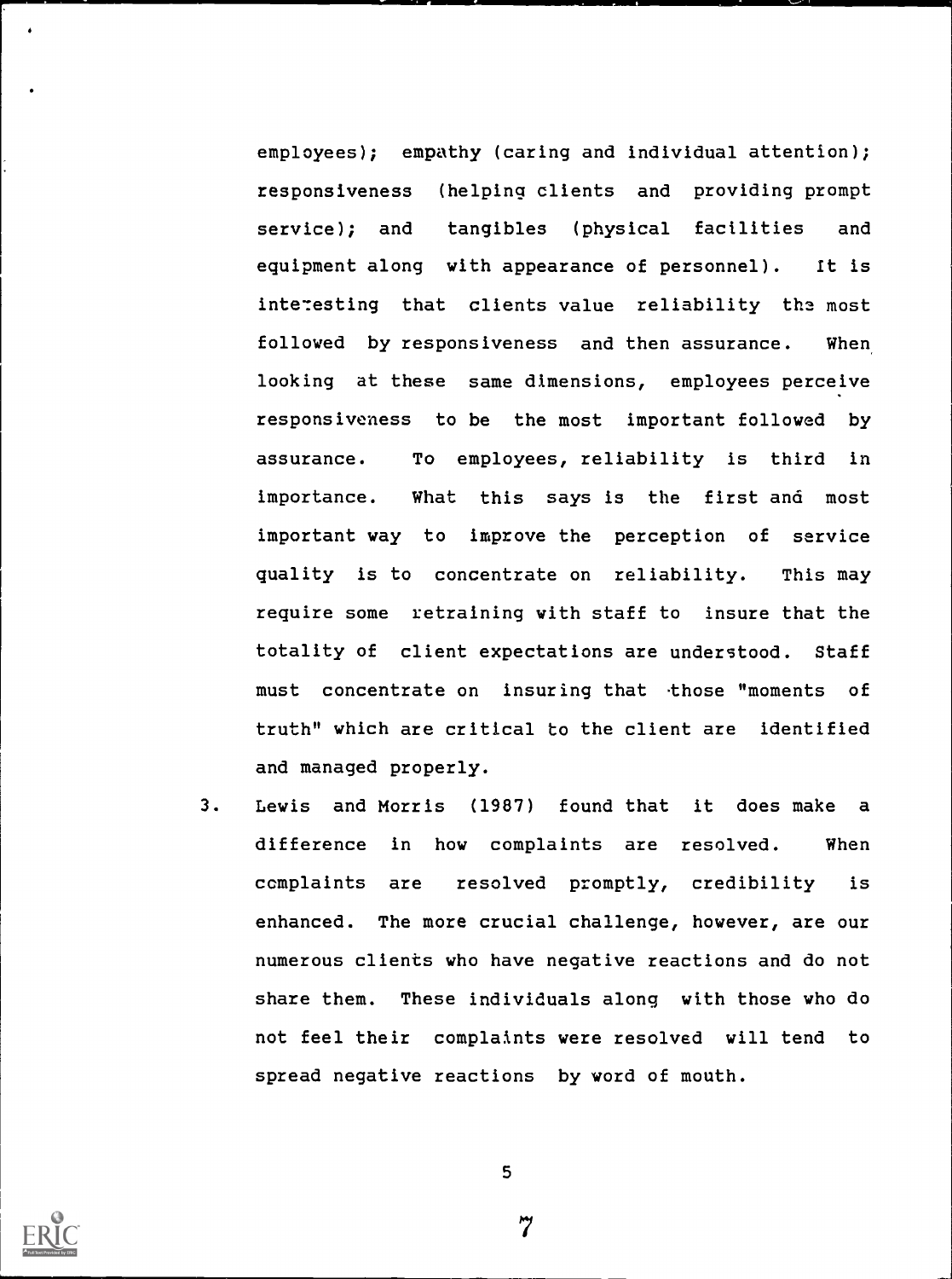This can only be dealt with by determining what is on clients' minds. The longer an organization is in business the easier it is to get out of touch with clients' concerns and feelings. Business goes on as usual and significant trends with clients go unnoticed. This constant research with clients at first may appear to be a very time consuming process which can be done as time permits. However, it is this constant attention to detail and study which makes it possible to use service quality as a differentiation in the marketplace.

4. Management plays a crucial role in client service. Quality is not something that is going to happen by accident--it must be planned for and demonstrated through behavior. The expectations of clients must be managed through the cycle(s) of service, and this requires that the entire organization focus on the client. Service packages must be built upon those attributes which are most important to the client. The Forum Corporation (1988) defined management factors and internal environmental factors which are crucial in focusing the organization. The management factors included performance goals and standards which were client focused, taking personal action to solve client problems, seeking innovative ways to serve clients better, and helping employees learn how to serve



6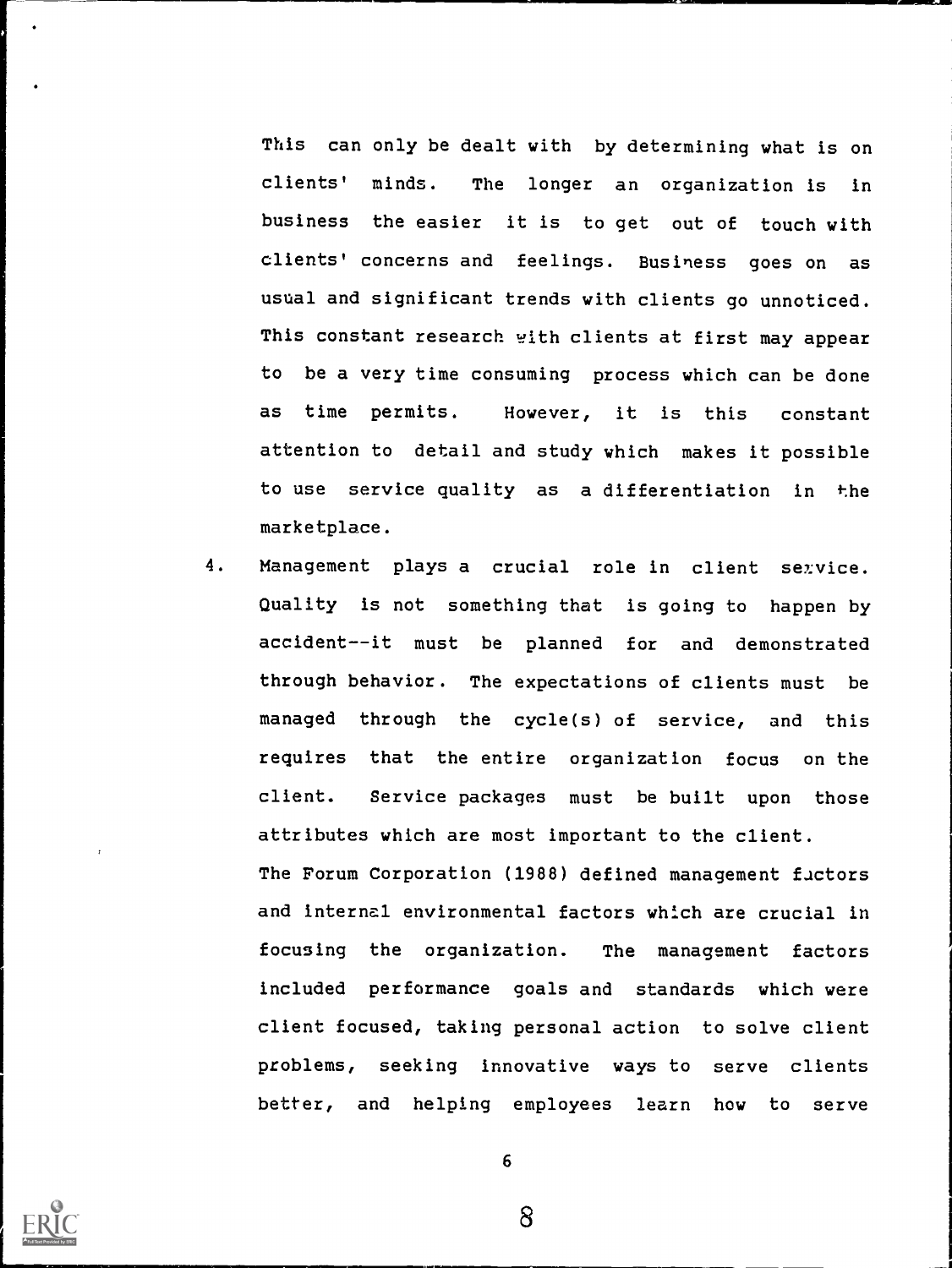clients better. The internal environment factors included aligning the larger organization tc serve clients; building capability to serve clients; seeing excellence of service as an important value, and living up to it; and connecting with clients.

It must be management's role then to place client service as a key component of an overall service strategy. By knowing and listening to clients' needs, it is possible to build service packages based on client expectations by market segments. In this context, client service becomes a philosophical as well as operational orientation.

5. The delivery of quality is tied closely as well to staff and those who on a day-to-day basis interact with clients. Irons (1983) describes two major roles for staff. Staff must listen to clients and demonstrate the responsiveness of the organization to their needs in delivering what was promised. There is nothing more frustrating to a client than to be told coldly it cannot be done due to policy or that the system will not allow it. Staff members must understand their roles and the overall contribution they make in terms of client impact. They must be rewarded for achieving client service performance goals, and likewise reprimanded when they do not.



 $T_{\rm{max}}$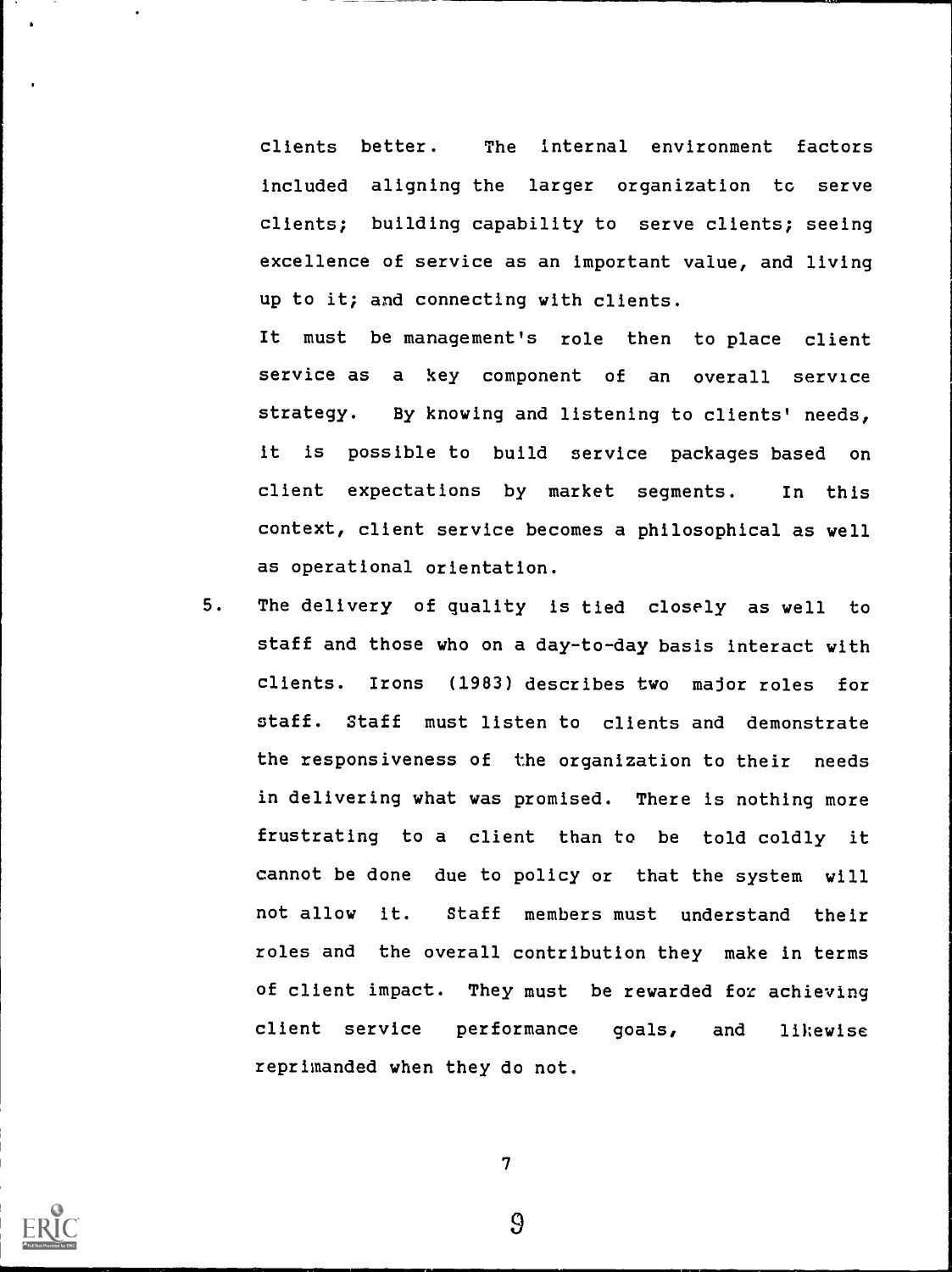Staff members are as well as an endless source of information about clients needs and expectations. Unless staff are involved in a team orientation for client service which transcends departmental boundaries, many opportunities will be lost to demonstrate value added to the client because a proactive source of feedback was not used.

Staff members look to management to play a guidance role with clients and to be attuned to staff needs as well. Staff can demonstrate more caring with clients when such caring is demonstrated to them. Care for and about staff--these are the individuals who provide the vital link to clients and must successfully deal with each "moment of truth."

The key points in the above framework for action are probably best summarized by Albrecht and Zembe (1985). In their work on the topic, they conceptualized The Service Triangle to illustrate the relationships. At the top of the triangle, is the service strategy which is developed from client expectations and how service is going to be delivered to them. The center of the triangle is the customer and directs all the other components of the triangle. It is a constant reminder that market research with clients provides the vision for the organization. The left of the triangle is the systems. These are designed for the convenience of the client and with the perspective of the client in completing a transaction. The right side of the triangle is



8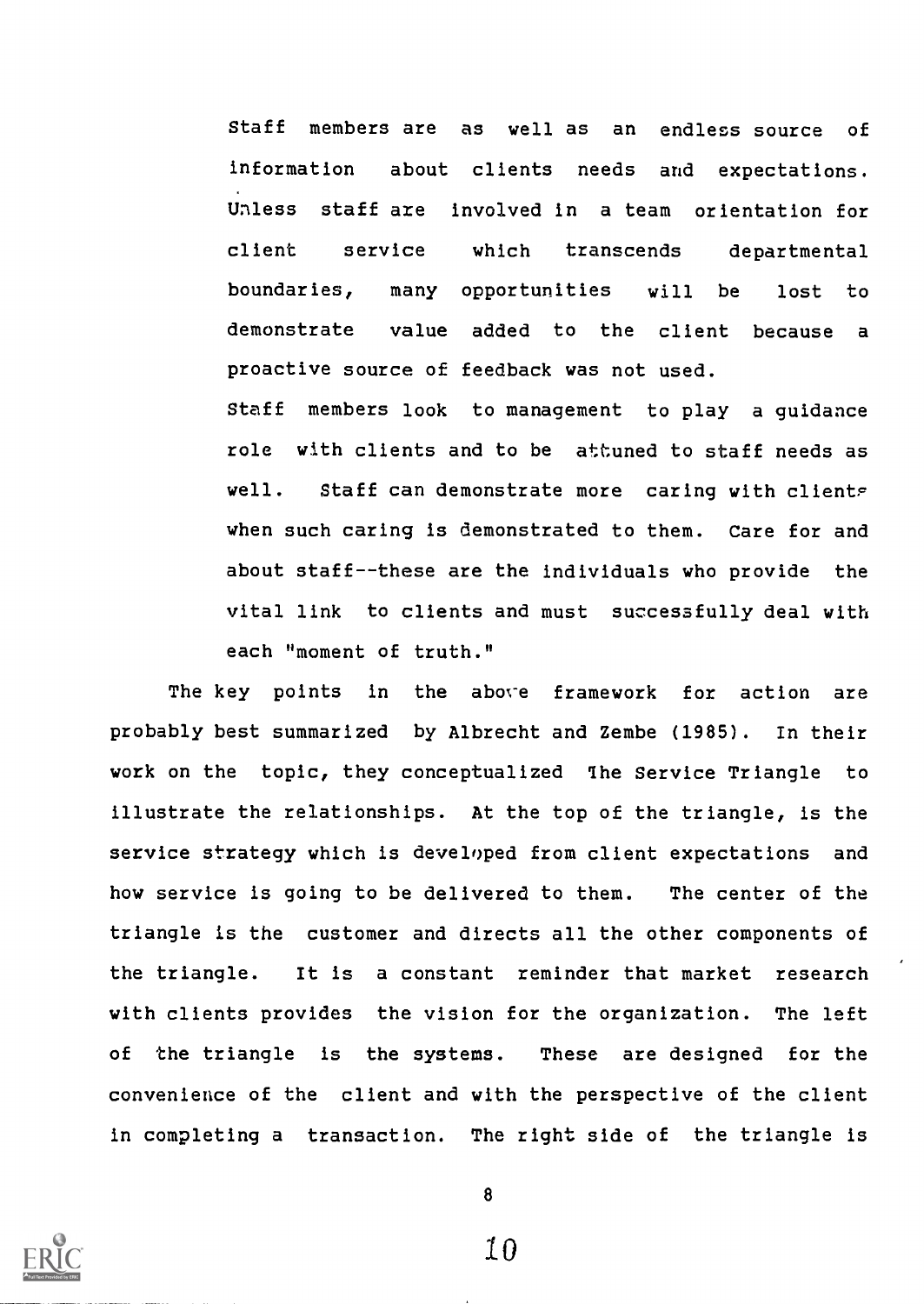the people. These are the managers and staff who distinguish service in the clients' minds and meet those expectations. This triangle summarizes well that the delivery of service quality requires long and short-term planning as well as attention  $t \gamma$ details. Attention to each area of the triangle is required for the client to recognize a difference.

Much of the literature and research above was discovered as part of a long-range planning process by Virginia Tech's Continuing Education Program. The management group perceived a strength in the area of client service and perceived this was an area where improvement could have a decided impact in the marketplace. Described below is the process used to strengthen our client service program and thereby improve quality. Before describing the process and outcomes to date, a brief overview of the program is provided.

## Virginia Tech's Continuing Education ?rogram

Virginia Tech has a centralized continuing education program in support of non-credit programs originating through the eight colleges of the University. Each college has a full or part-time representative for continuing education. Virginia Tech is a land-grant institution and has an extensive array of non-credit programs. Some 350-375 programs are offered annually involving some 20,000 participants. The Program is fortunate to include a residential center, The Donaldson Brown Center for Continuing Education, on the Virginia Tech campus in Blacksburg, Virginia.



9

ii.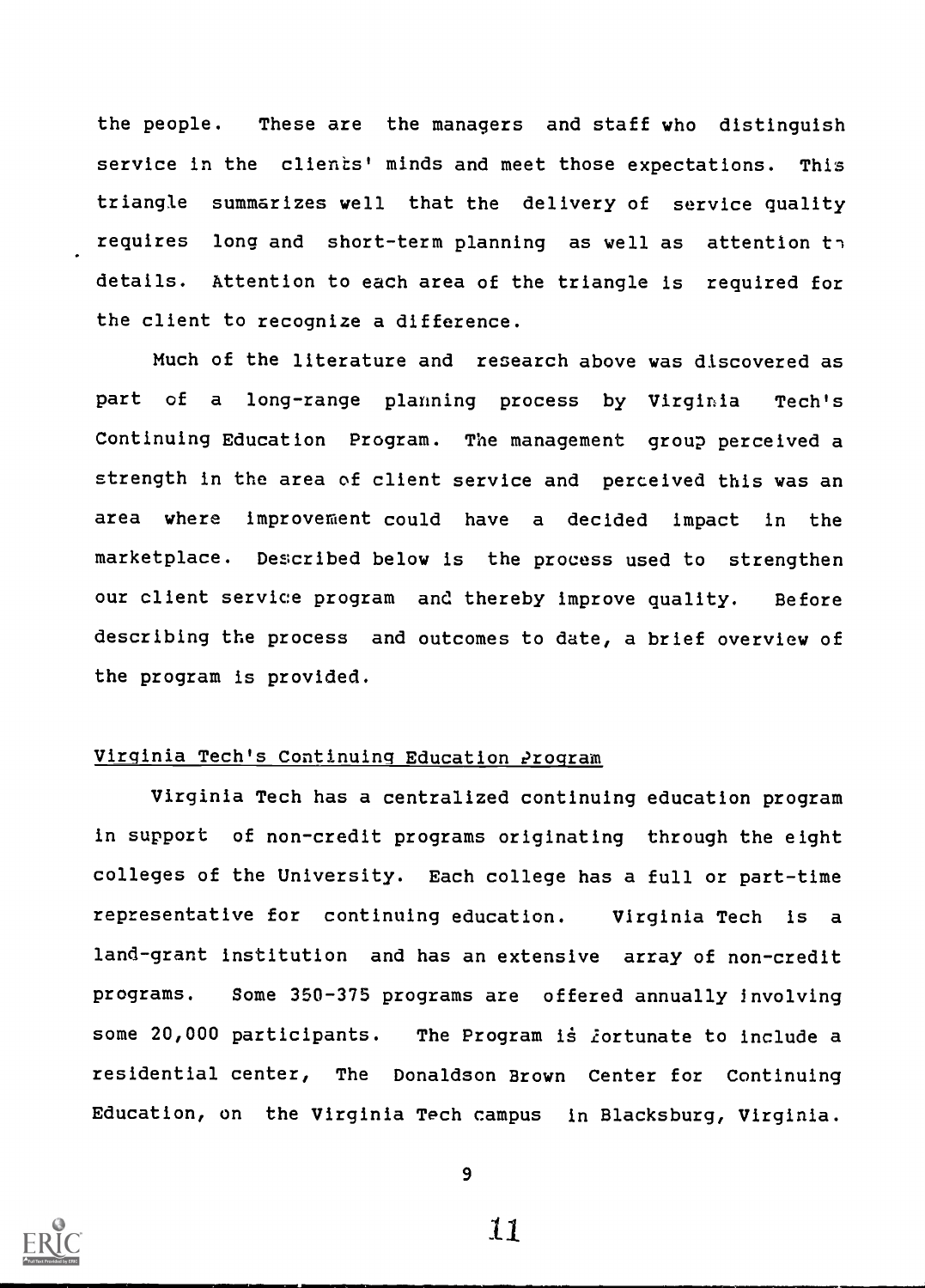Many clients who are external to the University use the Center for educational meetings as they would a hotel.

The staff of the overall program could be categorized in three major areas. First, the Program Development Unit includes several support departments. These departments include Conferences and Institutes, Conference Services, Marketing, Production, and Registration. This unit supports ninety percent of all nrograms planned and held. Second, Hotel and Operating Services manages the facility itself where over fifty percent of the programs are held--Lodging, Food Service, Housekeeping, Meeting Rooms, Audio-visual Support, and Special Events to enrich the University community culturally. The third area consists of newly developed outreach components. These include Technology Transfer, Continuing Education in Northern Virginia, and Continuing Education in Virginia Beach. All areas report to the Director of Continuing Education who in turn reports to the Vice Provost for Extension. All programs are required to be selfsupporting paying direct program costs as well as personnel and other administrative costs.

The Continuing Education Program then as \_n organization has many different categories of clients with different expectations and different cycles of service. These clients include College Representatives for Continuing Education, faculty, University department heads who are involved in programs and use the Center to house and entertain University visitors, program participants, ternal agencies who use the facility, participants in special



10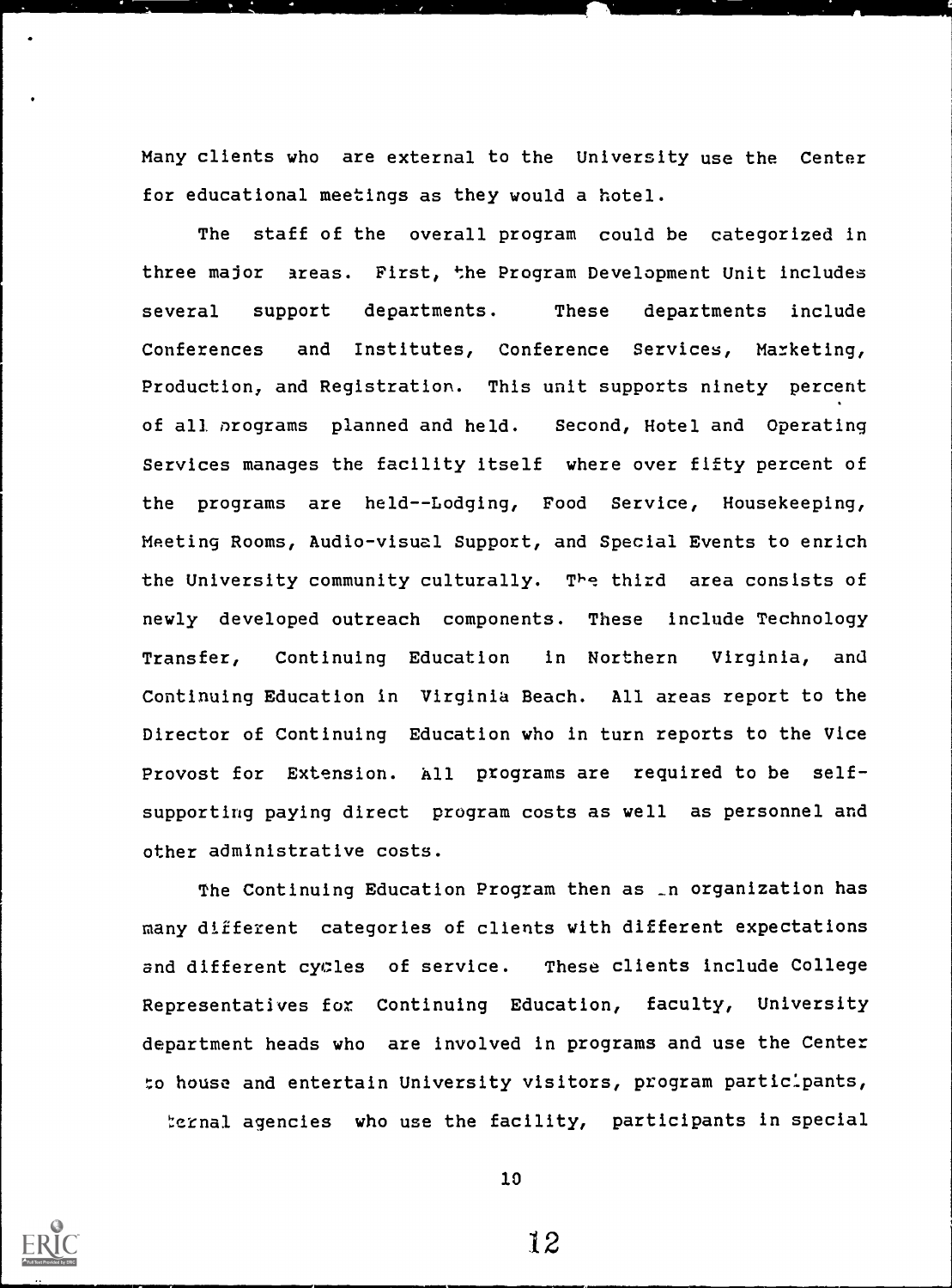events, luncheon guests, dinner guests, and representatives of numerous clientele groups served through program development. And last but not least, each department and service unit is a client to each other in support of meeting overall goals. It was in this context that a process was established to improve client service/quality.

#### The Process

This process is part of long-range strategic planning in support of <sub>sxpanding and strengthening</sub> Virginia Tech's Continuing Education Program. The overall goal is to develop a vision for the Program based on the strengths of the University and marketplace demand. Marketplace demand is defined in terms of program development with specific clientele groups and in terms of maximal usage of the Donaldson Brown Center. Research and development has been occurring for the last two years with more concentration of time and effort in the last year. More concentrated effort has been possible in the last year with professional staffing increasing from fifty percent to a 100 percent level. The process has included looking at environmental trends, reviewing competitors, establishing our current functioning with direction for the future and planning a strategy to reach our goals. Methodologies have included written questionnaires, focus group interviews, personal interviews, telenhone interviews, and a review of the literature. All has been driven by the goal to be identified as a continuing



11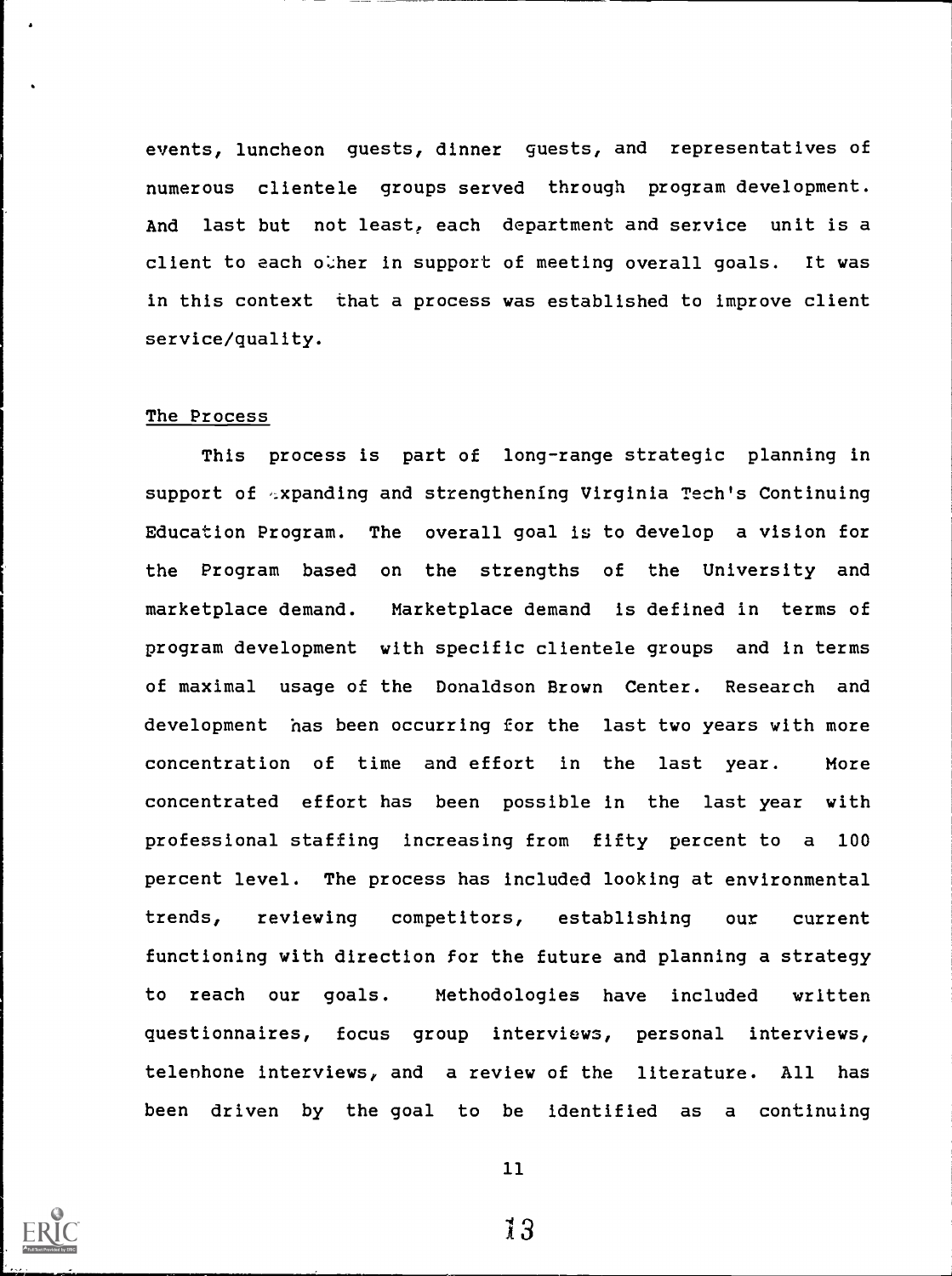education program known for its responsiveness to clientele in terms of service packages based on their needs.

Commitment was made by the management team to the process and the process was shared with all staff. A client service task force was elected by staff with a representative serving from each department.

The process was entered into from a known posture of strength and reputation. It is not possible here to summarize all the results from this process. To demonstrate the potential of the process, however, the highlights of our findings are shared.

# What We Learned

Prw , ded below are the highlights of major findings.

University Department Heads. A focus group interview was held with a random sampling. The group included users and nonusers of our services. The users perceived us to be reliable and felt good about interactions with all levels of personnel. The users challenged the overall program to expand staff with a greater assistance in market research in response to changes in the marketplace and the number of competitors. Some confusion existed about procedures relating to when the Center could be reserved for University functions and programs.

Faculty. A random sampling of faculty received a written questionnaire distributed by a marketing research class and follow-up telephone calls were made to another sample. The basic



12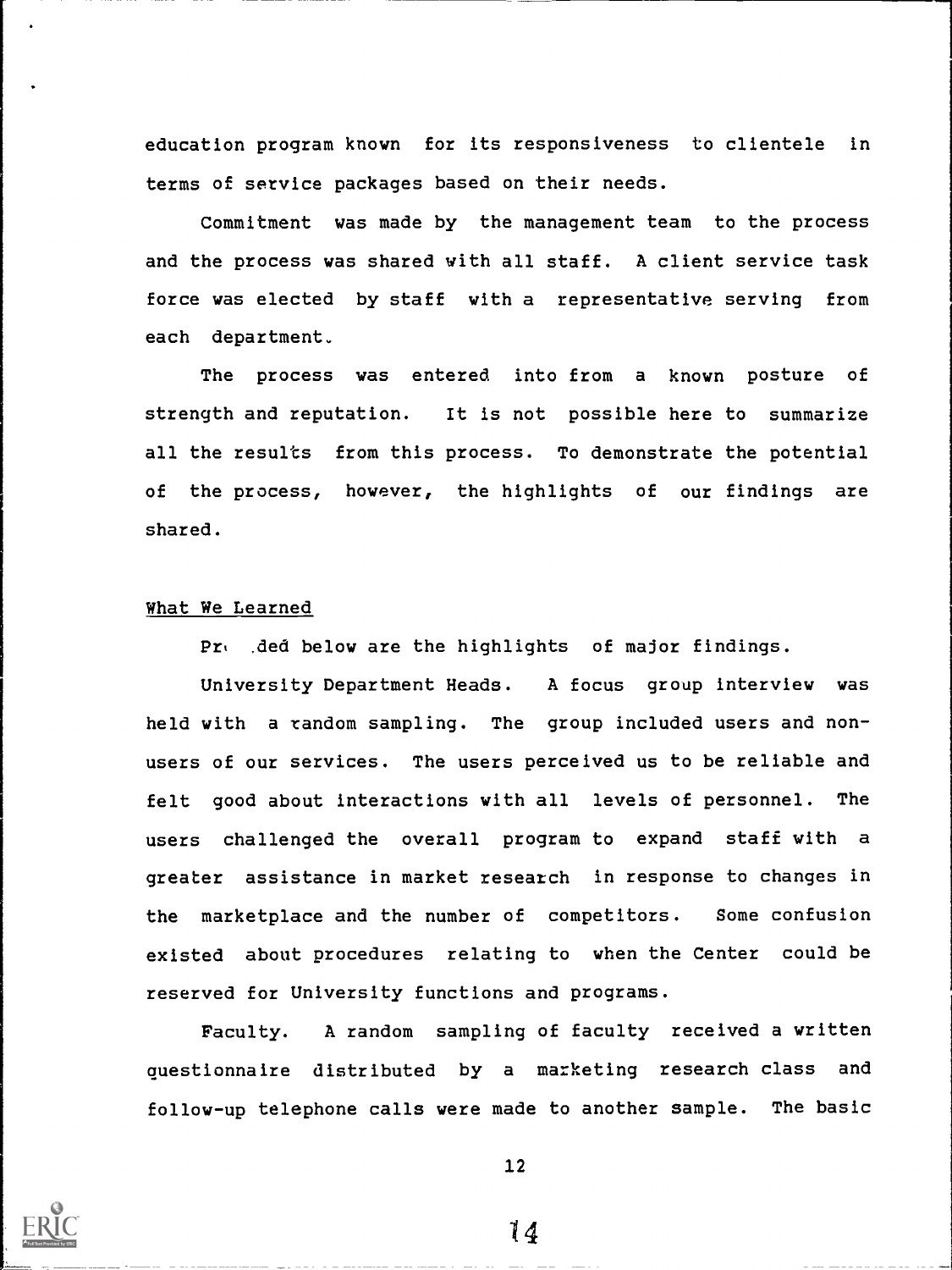finding was that faculty knew very little about us unless they had participated with us on a program. Most University correspondence had not been read or was filed be to read when needed. Faculty users had a good image of our services but were not aware of total scope of services unless they had used them all. Faculty users desired as well more assistance with market research in support of program development. The major complaint by department heads and faculty was that there was not enough University recognition in terms of tenure and promotion for participation in non-credit continuing education activities.

Faculty specifically asked for more checklists to help them think through the planning process and to maintain primary contact with one person on their program from beginning to end.

Staff. A written questionnaire was developed using much of the information from the Forum research. Generally, staff felt good about what they did and perceived themselves as providing quality service. Some expressed concern about salary levels, and these staff were mainly in housekeeping.

uenerally staff wanted ownership and decision making opportunities in support of client service. They were motivated by being rewarded for client service and desired a more extensive employee recognition program. More socialization outside of normal work hours was sought by some.

Weaknesses were sighted in two major areas. The first was the alignment with the larger organization. Second and consistent with the first was that some departments were more



13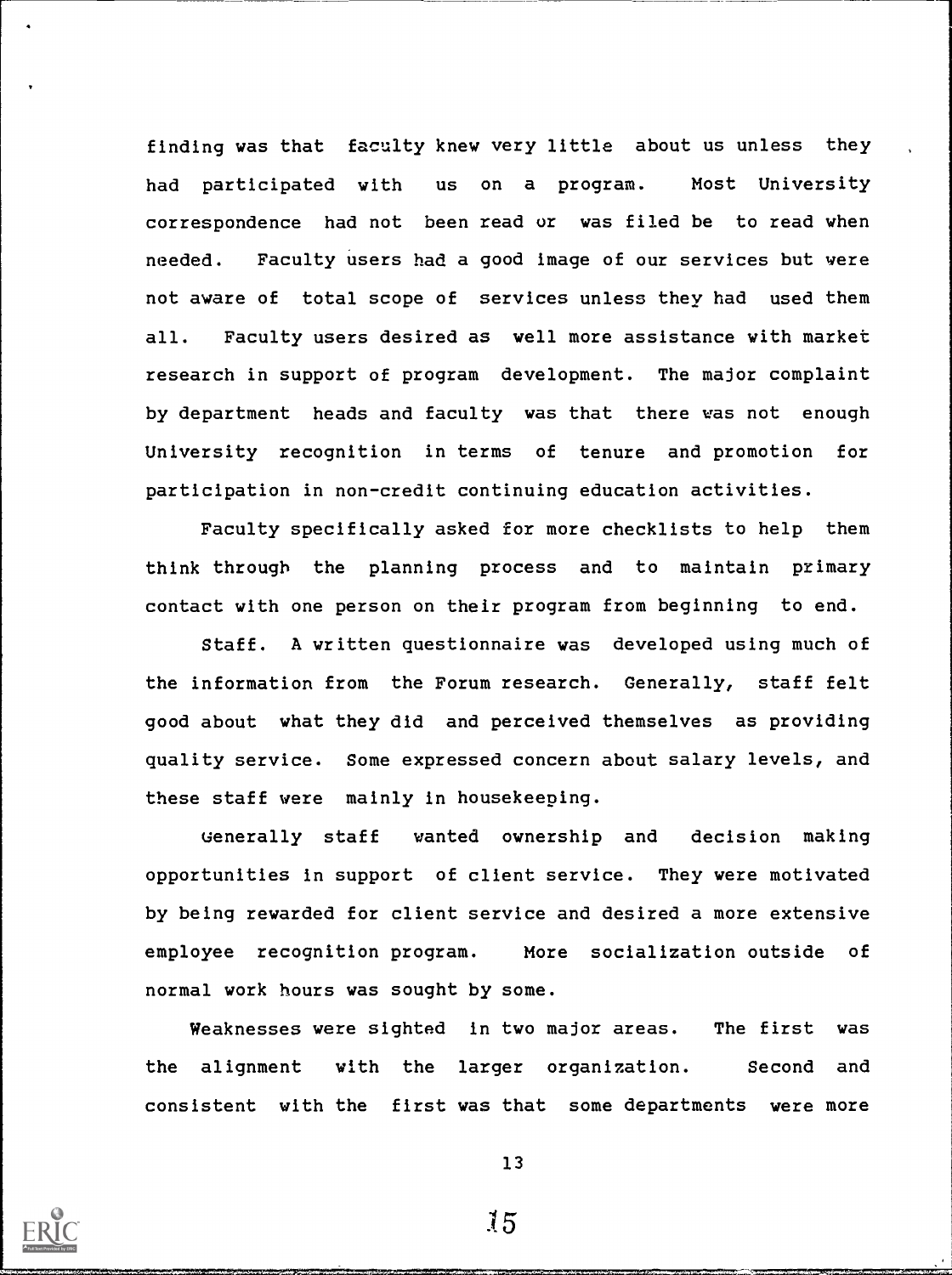rigid than others in responding to client needs.

College Representatives. The college representatives echoed the need for more market research and promotion assistance. They were supportive and requested staff expansion and expansion of services. They were willing to pay for quality. The reliability of our organization was deemed good but expectations were increasing in terms of services and feedback. Delivering what was promised was the most important to them along with attention to detail.

Some of the other requests included a liquor license for the Center to include more than beer and wine, better directions to the Center off the major highways, a better sign in front of the Center, dimmers in the conference rooms, a "greeter" for each group coming to the Center, better nametags, and desktop publishing.

Participants. A random sampling of participants across all types of programs was made. Interviews by telephone were conducted. Participants rated the registration process, brochure content and information, and program content and instruction as high. The two major reasons sighted for enrolling were the name of Virginia Tech and the content. The location of the seminar near them was important. In the facilities off-campus they sought comfort and such amenities as no smoking facilities. For seminars on-campus being at the University was generally important. More information on the University was sought by onand off-campus participants.



14

:16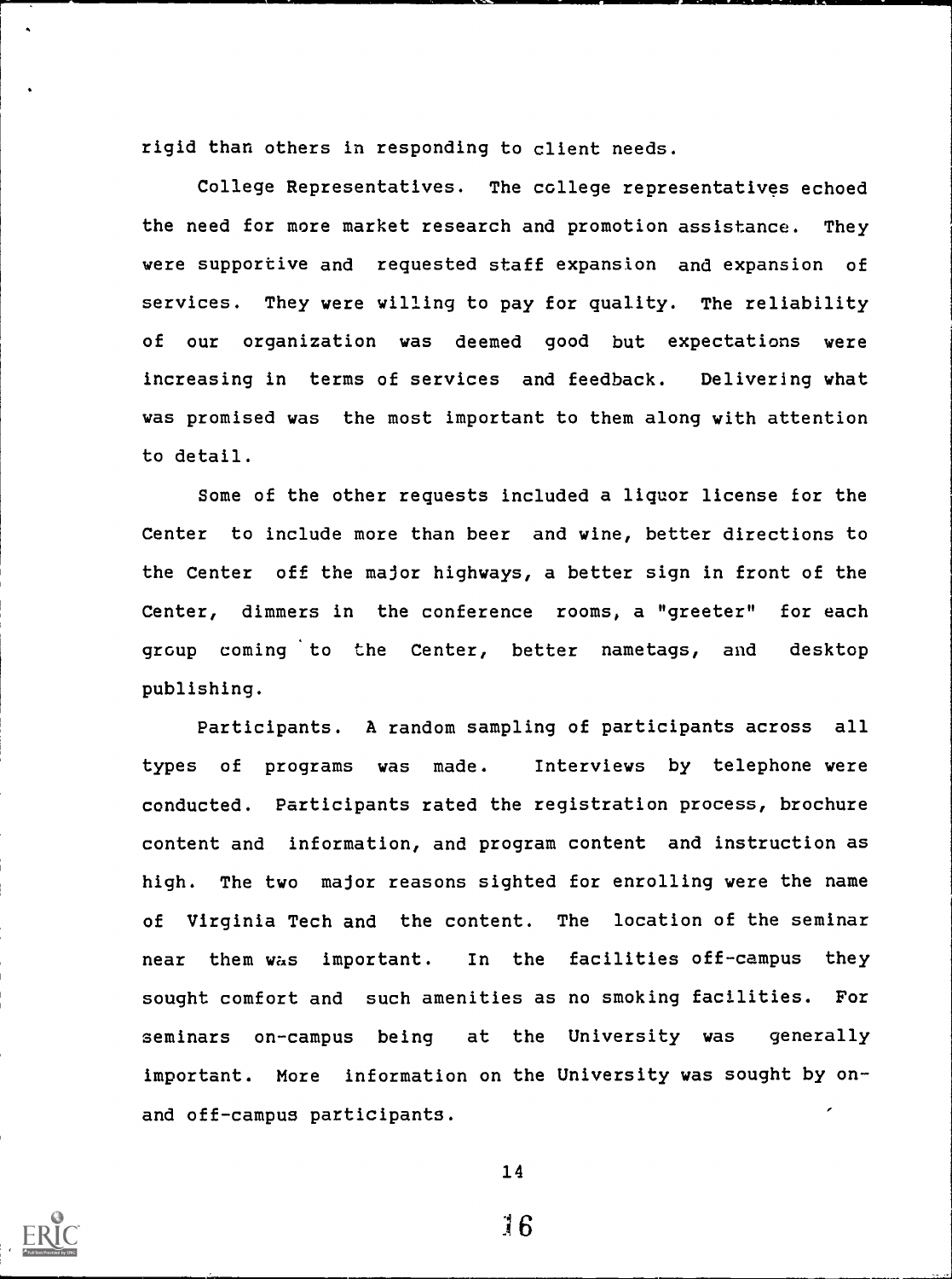External Clients. These clients were generally not familiar with the scope of the services available at the Center, through the Program Development Unit, or on the University campus before coming to a planning meeting. Seeking the Center out as a meeting location was primarily a function of word of mouth, contact with a faculty member, or coming to the Center for another meeting. These clients generally favored administrative costs being recovered through the lodging rates as opposed to a separate per person fee. The University environment was an important factor. More information was sought on activities available throughout the University. Travel directions at times could be a problem. These clients felt their expectations were met in terms of service and facility.

Lodging/Food Service. Our lodging rooms are described as adequate and comfortable. Value is received. TV reception is the most frequently cited problem. Lodgers as well want more information on the University. Food service is rated generally as good. The most frequent requests are for "lighter" lunches in response to health concerns and the ability to purchase hard alcohol.

Environmental Scanning. Two significant trends were noted. Business/industry, professional associations, and state agencies were looking to Universities to develop long-term program relationships. The investment of training dollars is more and more linked to inhouse, tailored instruction. Motels are starting to mirror conference centers in terms of services



17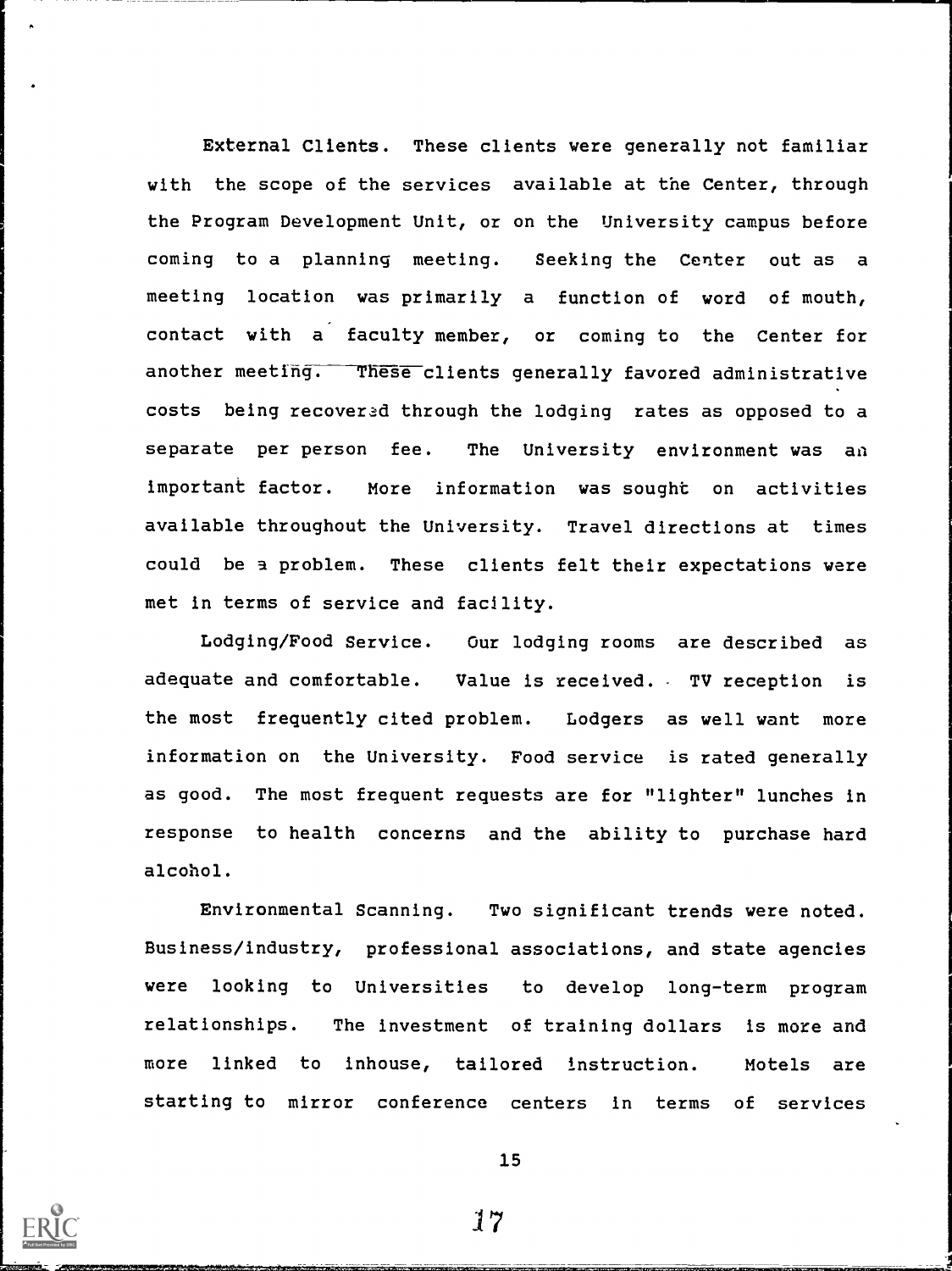provided--the meeting market is a stronger target market. This strategy is in response to an overbuilding of lodging accommodations for the traveler.

Although all facets of the process are not complete, many actions based on the findings have been taken. A staff retreat is planned in late November to finalize many areas of planning.

### Outcomes to Date

Some of the major outcomes of this client service process to date are listed below. These include the addition of services, expansion of capability, and staff training.

- 1. A University Task Force on Needs Assessment was appointed by the Vice Provost. This Task Force was expanded to include community college representatives who were facing similar challenges. The result is a comprehensive needs assessment process to be used with individual organizations. To date, 12 assessments have been completed reaching over 15,000 employees in organizations. Ten programs are in progress resulting from these assessments.
- 2. A one-half day training program was held for faculty interested in doing programs. The program dealt with such topics as market research, program design, promotion, and University recognition.
- 3. Videotapes on castomer service were received from different organizations for review by the staff.



16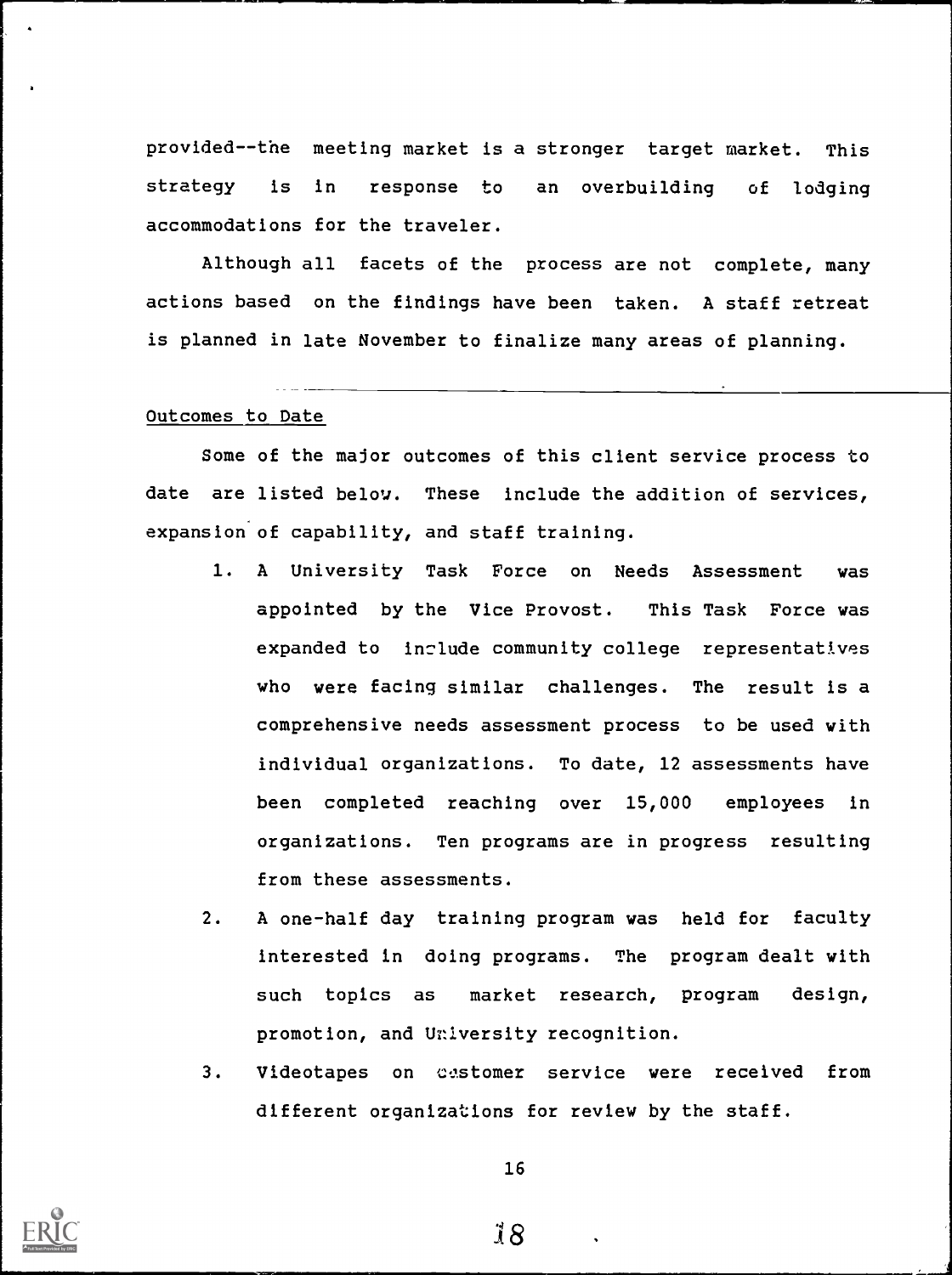- 4. A new mission statement has been developed, and the client service task force is developing a set of organizational values for customer focus.
- 5. All program and hotel and operating services staff completed the Myers-Briggs Type Indicator. Two training sessions were held to give staff the results and show how they could be used to improve working relationships and relationships with clients.
- 6. A Team Building Workshop was held for all department heads. Several follow-up strategies were identified.
- 7. A Service Circle among departments will be formed for long-range program planning and implementation in support of client service. This will be in addition to weekly staff meetings.
- 8. A new promotional brochure on the Center is being developed with additional information about the University.
- 9. A new set of materials is being developed for use by faculty in planning programs and conducting market research,.
- 10. A quarterly newsletter is distributed to the entire University community highlighting program accomplishments, explaining services, citing faculty accomplishments, and listing upcoming events.
- 11. University Information Services is developing a walking tour of the campus for participants. The tour will



17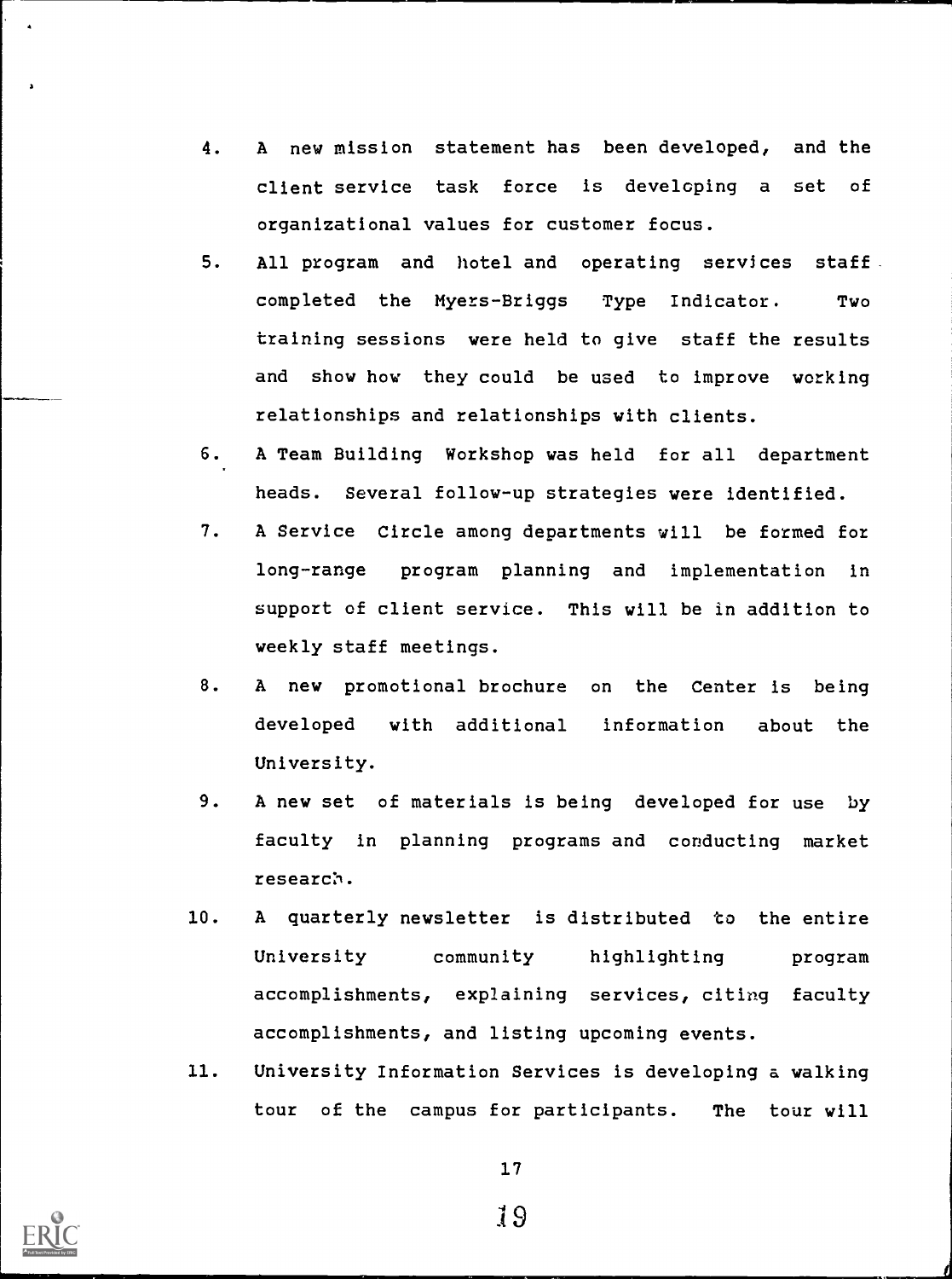Include highlights from each college, the library, and bookstore.

- 12. Each participant in a program on or off-campus now receives a one page summary on the University in addition to other information on recreation, jogging trails, etc.
- 13. The Center has obtained a complete alcohol license.
- 14. A canopy will be installed on the front of the Center in a couple of weeks with the name prominent.
- 15. A new travel brochure is in process.
- 16. Much of the necessary feedback to feellty and clients has been hampered by staffing and lack of automation. The Center by the end of the year will have a computer network, including desktop publishing.
- 17. The pricing structure for administrative cost recovery has been revamped to allow for service and staff expansion. This structure includes as well differentiation between on and off-campus programs and facility usage by external groups. External groups now have the option of including program administrative costs in lodging rates.
- 18. A systematic process has been identified for the professional staff to contact each University department head personally. These contacts will be completed by June, 1989.



18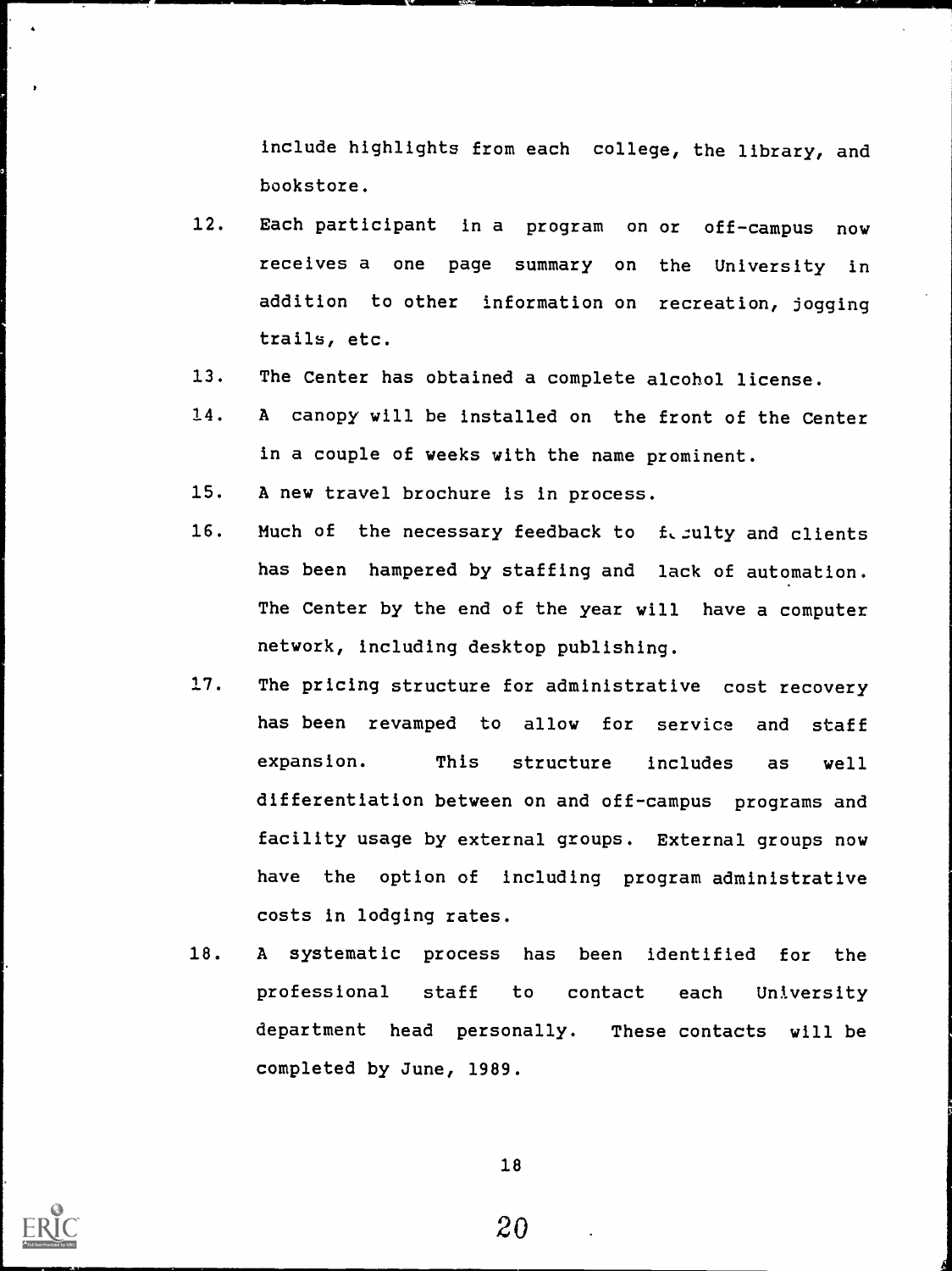- 19. A series of meetings is being scheduled among staff from departments to clarify roles and to determine how the system can be more flexible in terms of client responsiveness.
- 20. The University Provost has established a Task Force to make recommendations on faculty reward in tenure and promotion for participation in non-credit activities. The report of the Task Force is due at the end of November.

This process then has brought changes and is allowing us to operate as an organization more attuned to client needs and meeting client expectations. The process has provided a renewed staff synergy.



 $\overline{a}$ 

19

 $21^{\circ}$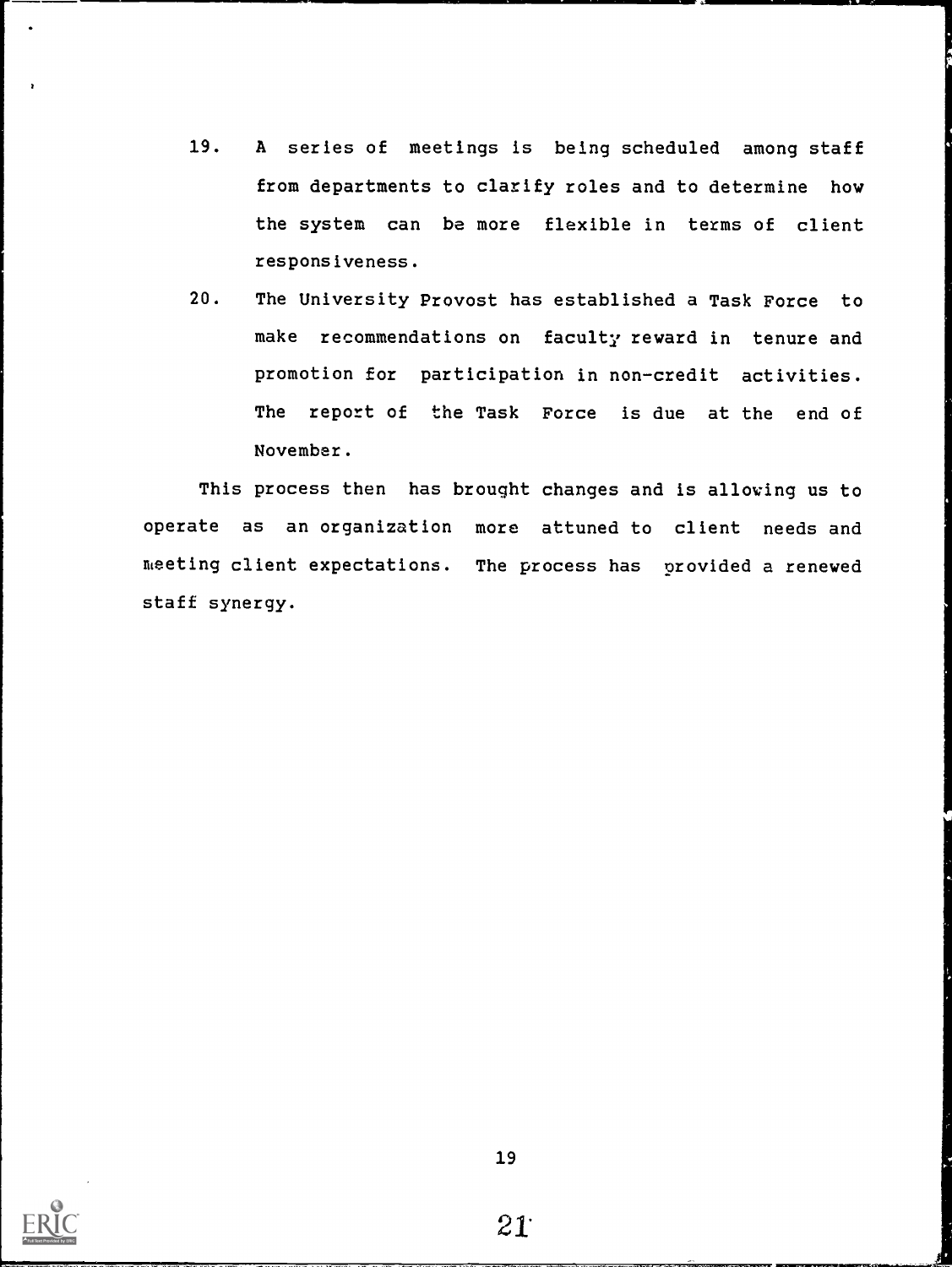References:

- Albrecht, Karl (1988). At america's service. Illinois: Dow Jones.
- Albrecht, Karl & Zembe, R. (1985). Service americal doing business in the new economy. Illinois: Dow Jones.
- Berger, F. & Vanger, R. (1986). Building your hospitality team. Cornell Hotel & Restaurant Administration Quarterly, 26, 82-90.
- Cevrzyski, Gregg (1985). CEOs: keep 'service' in services marketing. Marketing News, 19, 11,16.
- Chase, Richard B. (1985). The 10 Commandments of service system management. Interfaces, 15, 68-72.
- Fellbom, Elisabeth (1987). A Swedish stamp on the customer service message. Personnel Management, 19, 36-38.
- The Forum Corporation (1988). Customer focus research study.
- Guaspari, John (1988). The customer connection: quality for the rest of us. New York: American Management Association.
- Heskett, James L. (1987). Lessons in the service sector. Harvard Business Review, 65, 118-126.
- Irons, Ken (1983). How to manage services. Management Today, 90-93.
- Kotler (1972). Marketing for non-profit organizations. Englewood Cliffs: Prentice Hall.
- Lewis, Robert C. (1983). When guests complain. Cornell Hotel & Restaurant Administration Quarterly, 24, 23-32.
- Lewis, R.C. & Morris, S. V. (1987). The positive side of guest complaints. Cornell Hotel & Restaurant Administration Quarterly, 27, 13-15.
- Lovelock, C. H. & Meister, D. H. (1982). Managing facilitator services. Sloan Management Review, 23, 19-31.
- Magnesen, Vernon A. (1987). A short course in customer service. Training & Development Journal, 41, 52-53.
- Mill, Robert C. (1986). Managing the service encounter. Cornell Hotel & Restaurant Administration Quarterly, 26, 39-46.
- Parasuraman, A. (1987). Customer-oriented corporate cultures are crucial to services marketing success. Journal of Services Marketing, 1, 39-46.